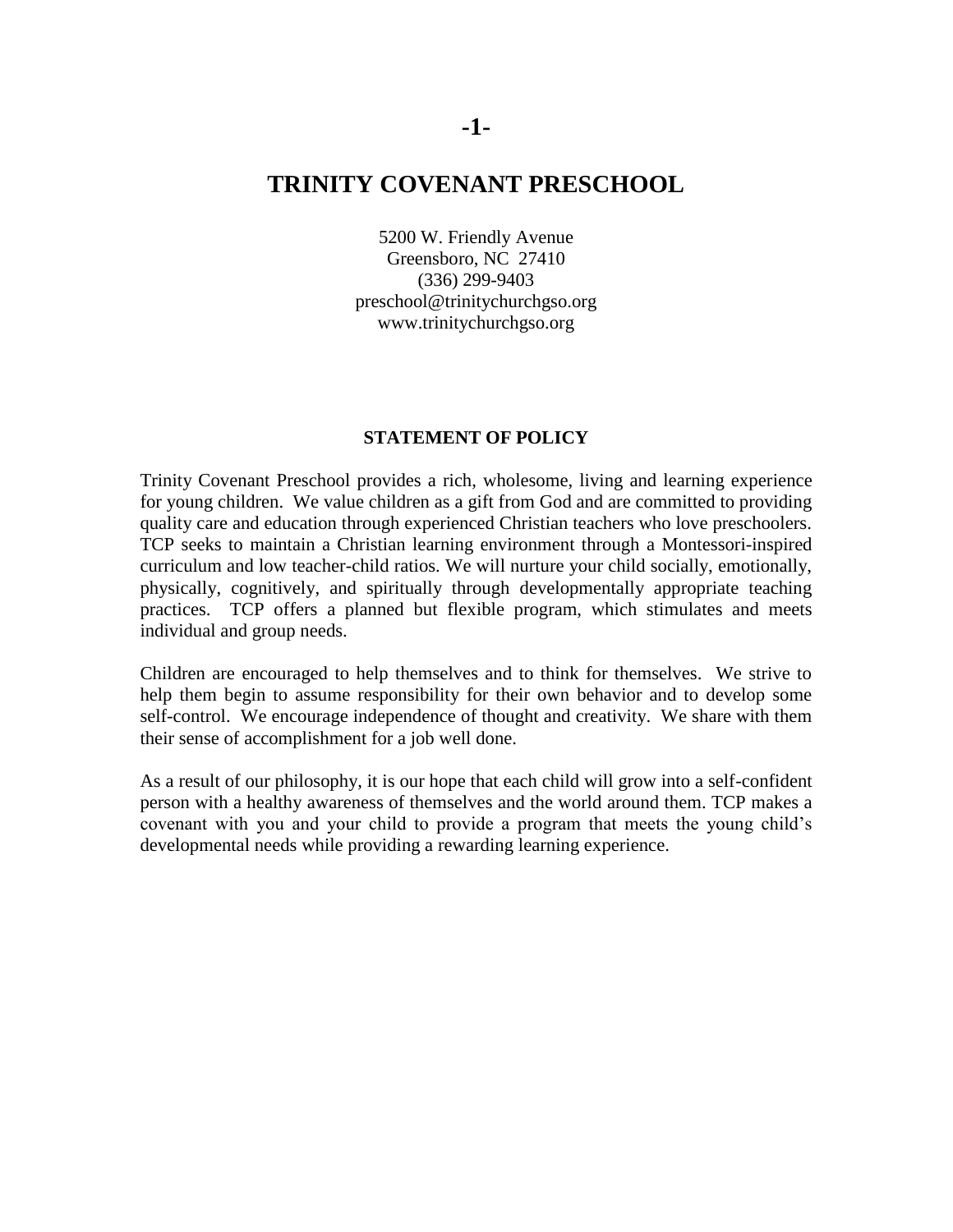## -2-

### **ENROLLMENT**

- 1. A child's birthday must be on or before August  $31<sup>st</sup>$  of the year/class in which they are enrolled. Rare exceptions require the director's approval.
- 2. First priority for admission to the program is given to children whose families are members of Trinity Covenant Church. Second priority is given to currently enrolled children.
- 3. Applications from children from the community will be accepted in the order of the date of completed application. Vacancies occurring during the school year will be filled from the waiting list in order of date of completed application with priorities given as stated above.
- 4. To complete registration for the Preschool, an application form must be completed and returned to the school along with the registration fee of \$115.00. Parents registering more than one child will pay \$70.00 per additional child. The registration fee is nonrefundable. This fee covers all supplies and snacks.

Trinity Covenant Preschool is a nine-month program planned to help your child develop to his or her fullest potential. Therefore, each child is expected to be enrolled for the full term. If it is necessary to withdraw the child before the end of the school year, this should be discussed with the **director of the preschool** as soon as you become aware of this. Withdrawal from the program prior to the end of the school year will cause you to lose your priority status for registration for the following school year.

We thank you for the opportunity to be a part of your child's preschool years. If you ever have any questions or concerns, please do not hesitate to talk to the teacher and/or the director.

## **WAITING LISTS**

Our waiting list is formed on a first come, first served basis. Children are enrolled from that list as space becomes available.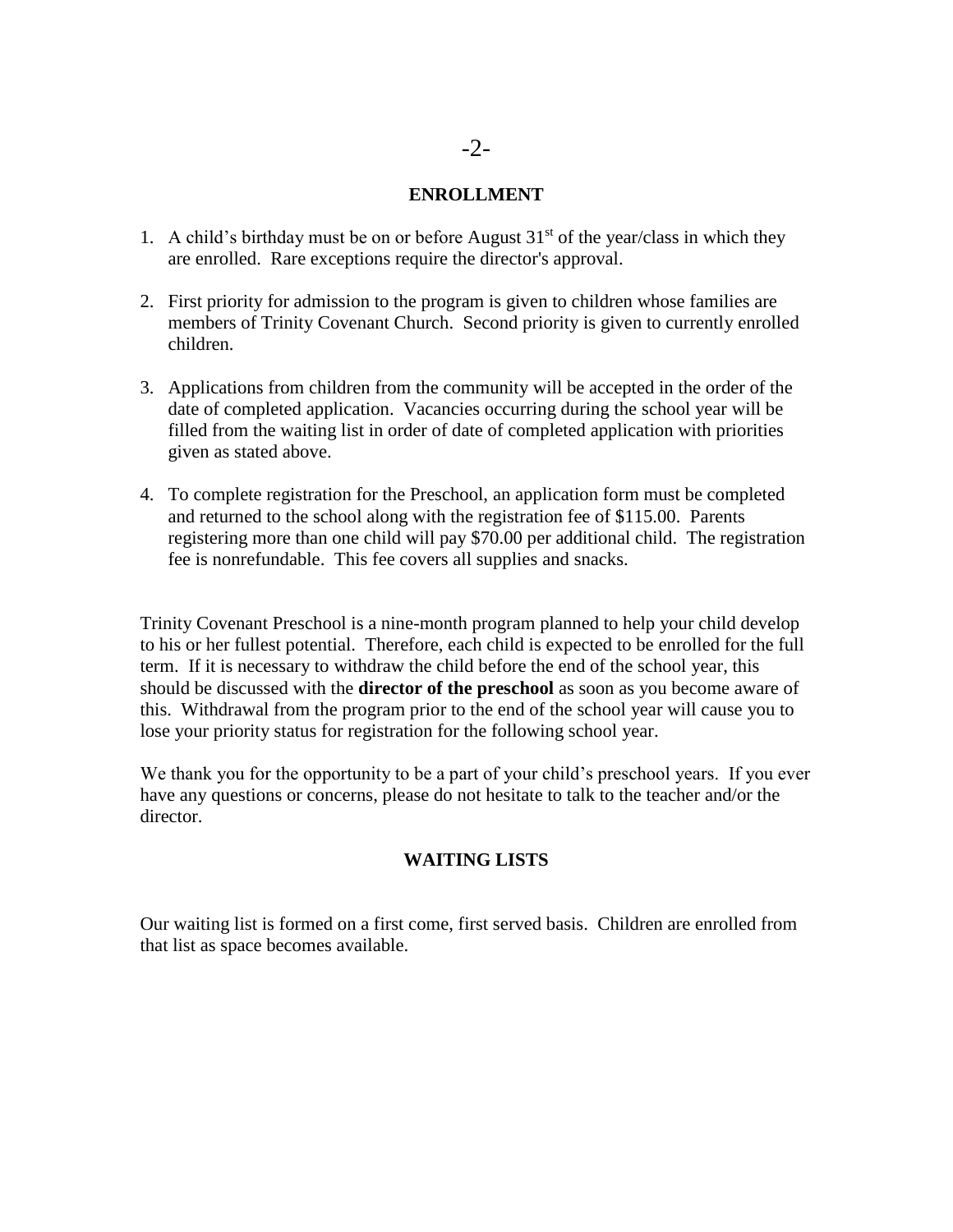#### **TUITION FEES**

All classes are in session from 9:00 a.m.–1:00 p.m. TCP supplies a daily snack but children bring their lunch each day

#### **Monthly Tuition**

TWO-YEAR-OLDS- "SEEDLINGS" Monday/Wednesday/Friday=\$250.00 per month Monday- Friday=\$300.00 per month

THREE–YEAR-OLDS – "BUDS" Monday/Wednesday/Friday  $= $250.00$  per month Monday-Friday  $= $300.00$  per month

OLDER 3's-FIVE-YEAR-OLDS – "BLOOMS" Monday/Wednesday/Friday = \$250.00 per month Monday-Friday  $= $350.00$  per month

A late fee of \$10.00 will be charged for tuition received after the  $15<sup>th</sup>$  of each month. An additional \$5.00 will be charged for increments of five days from there. '

There are a number of ways to pay tuition. Every family will receive an online Invoice for tuition each month through email.

\*\*\*You may pay in any of these ways:

Follow the link in the monthly email to pay with credit/debit card OR your bank account.

- Set up a recurring payment through your bank's online bill payment system
- Pay at Trinity Covenant Preschool with
	- $\triangleright$  Cash (exact amount, please)
	- Check (made out to Trinity Covenant Preschool)
	- $\triangleright$  Credit/Debit card (see Amanda or see Sue in the Finance Office)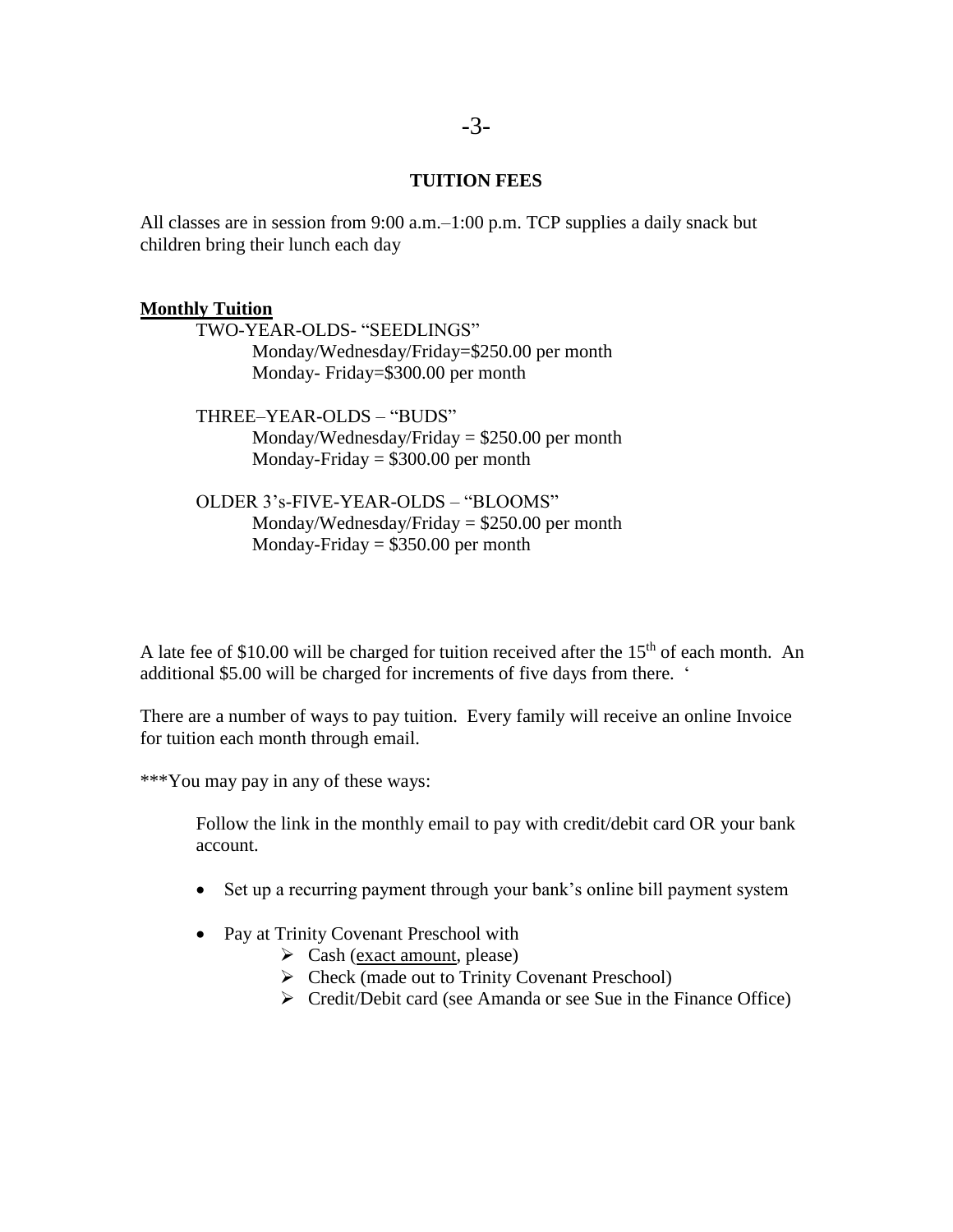Full tuition must be paid each month, September through May. If tuition is 2 months late, your child will not be allowed to attend school until payment is made in full. No refunds will be given for illness, vacations, or snow days. One teacher work day may be used as a make-up day after 5 snow days. Otherwise, days lost to inclement weather will not be made up. Failure to pay tuition will result in losing privileges for registration for the following year.

#### **DROP-OFF AND PICK-UP POLICY**

All children will be dropped off at the outside door in the morning and will be picked up at the outside classroom door at the end of the school day. The doors to the preschool hallway will be locked each morning at 9:30 to allow for additional safety measures. No parents will be allowed inside of the preschool building at this time for safety reasons.

Arrivals and departures are transitional times for children and need to be handled delicately. Your child may cling to you in the morning. Do not take the tears as a personal rejection or the clinging as a sign of dislike for the school or teacher. Separation anxiety is extremely common. We can work together to make these difficult times a little easier for you and your child.

**A \$10.00 late fee will be charged when a parent is more than ten minutes late for pick-up and will increase by \$5.00 for every five minutes after that. It is important to be on time so that your child will not become upset. Additionally, teachers are busy getting the classroom ready for the next day and it is not fair to expect them to be available for your child. The only exception to this late fee is if you have a true emergency. Please call the director to advise of her of this emergency if at all possible.**

### **CONFERENCES**

1. In the spring, the teacher will schedule a conference with each parent to discuss the child's progress. Other conferences may be scheduled as the teacher and/or parent feels a need. Please feel free to ask for a conference. **Do not discuss the child's behavior or work at school with the teacher in the presence of the child** unless you are including him/her for a definite purpose. Teachers are glad to speak with you on the phone during a convenient time (your child's nap time, for example).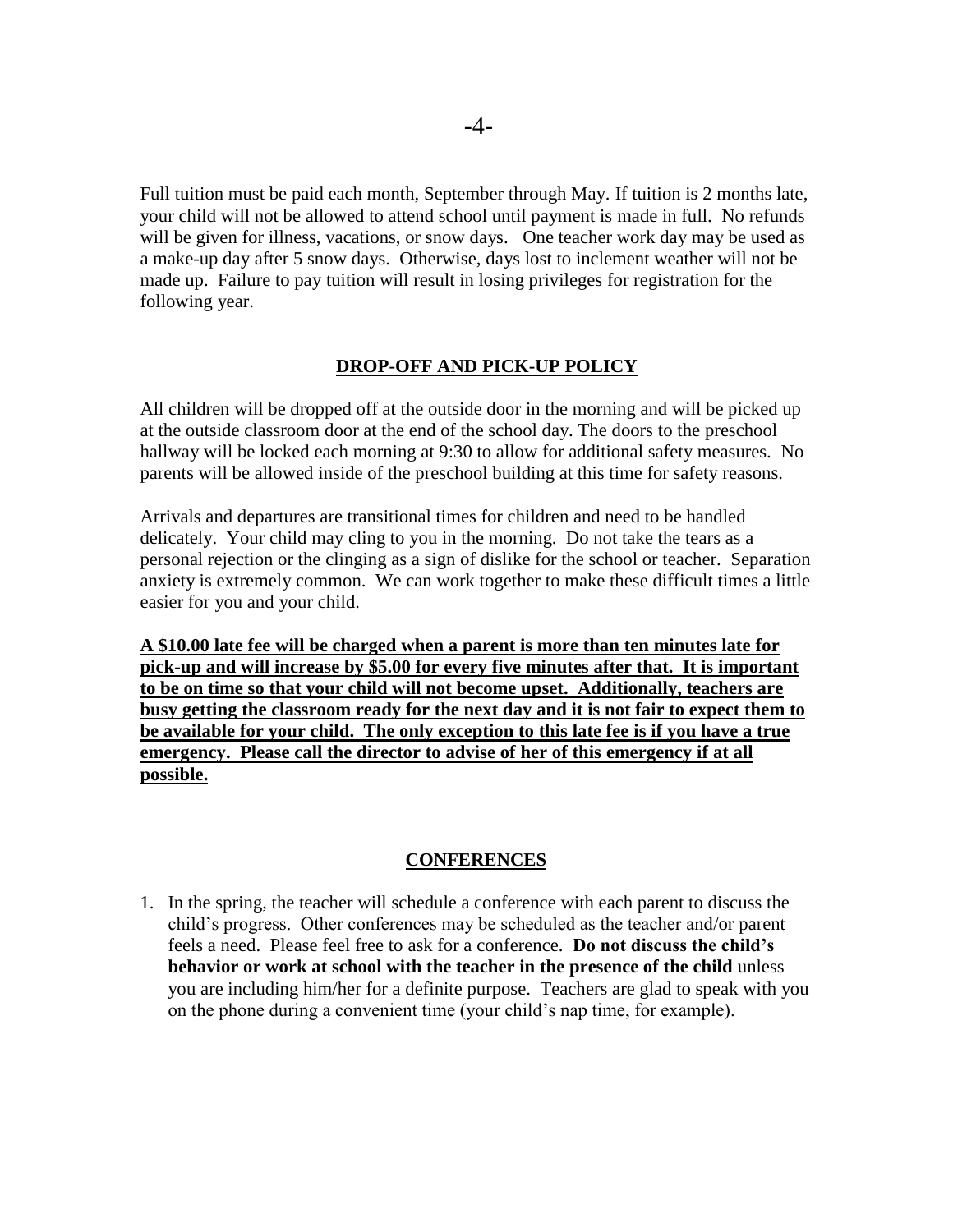#### **HEALTH AND ATTENDANCE**

- 1. Before the school year begins, you are required to have your doctor provide a record of your child's immunizations and a statement that he/she is physically able to participate in all regular preschool activities. If your child has any problem that would prevent such participation, it must be discussed with the director of TCP **before** enrolling the child. A form requesting this record from your doctor will be given to you by the school. A **copy of your child's immunization must be received by the school by September 15th . The pediatrician's office may fax it to 299- 9404.**
- 2. Enrolling children with special needs will be handled on an individual basis.
- 3. If your child becomes ill with a contagious disease, please notify the school so that we can alert other parents to their child's possible exposure
- 4. Keep children at home at the very first signs of illness… coughing, sneezing, sniffling, or extreme irritability. After the first few days, the communicable aspects of a cold are greatly lessened, and, by that time, it will be apparent if a child is sick with something more than a common cold. **If your child comes to school with a runny nose of green mucus, he/she will be sent home. This is a sign of infection and will spread to the class and staff. If your child has a fever, they must be without fever for 24 hours WITHOUT FEVER REDUCING MEDICINES before returning to school. Please do not return your child to school until he/she is able to participate in all activities, including outdoor play.** We do not have adequate staff to supervise a child who cannot join the group when it is time to go outside. See the health requirements in this handbook for further guidelines regarding illness and attendance at preschool.
- 5. If you take your child to the doctor and symptoms are still there, please make us aware that you have visited a doctor so that we are aware of this.
- 6. If you know your child will be absent from school for a period of time due to a family vacation, illness, or other event, please let the school know so we will not be concerned about your child.
- 7. If a child's behavior becomes so disruptive that the welfare of the group or welfare of particular children within the group is threatened, the teacher will discuss the situation with the parent(s) and the director. TCP reserves the right to suspend a child who in any way jeopardizes the welfare of other children.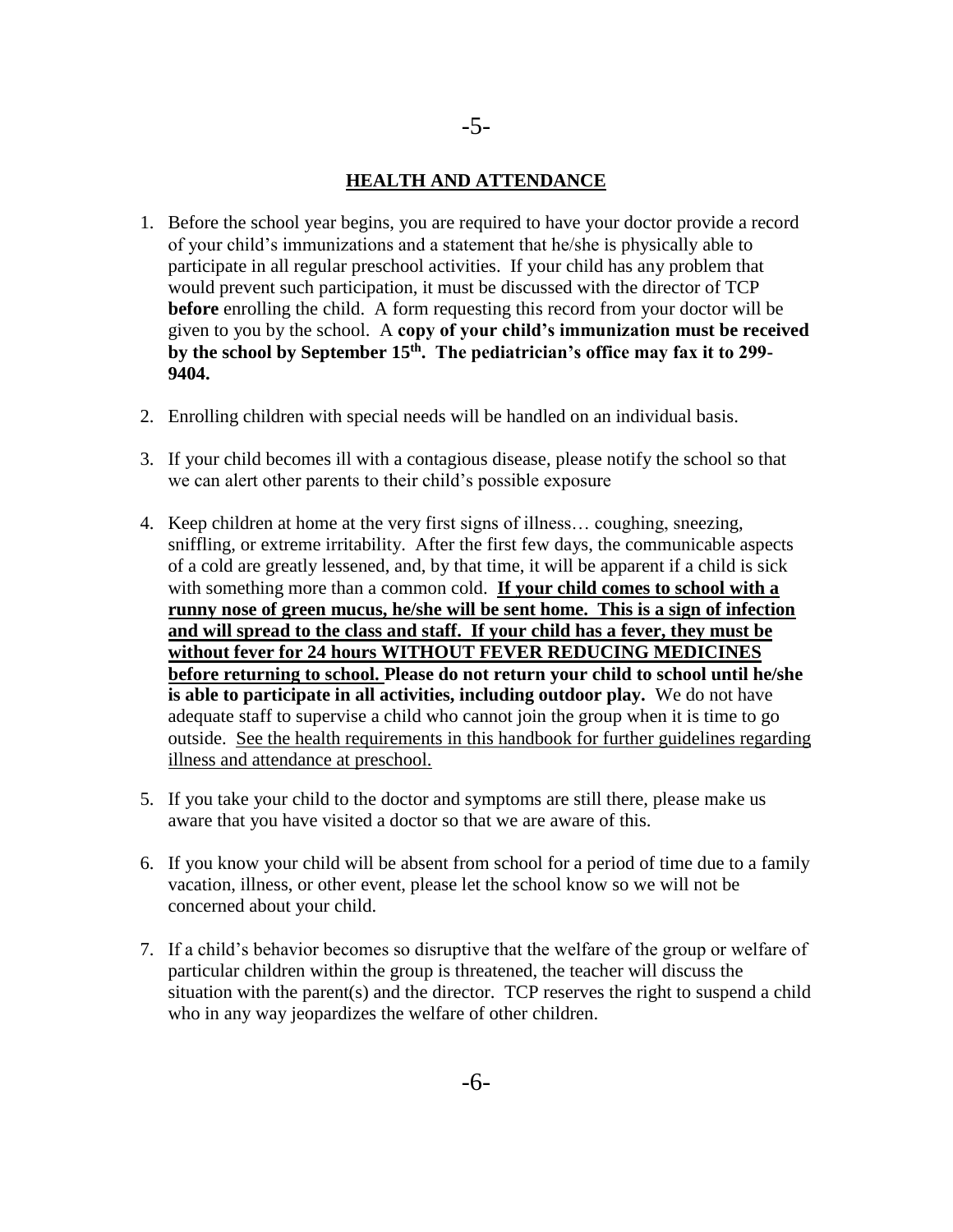## **HEALTH REQUIREMENTS TO ATTEND PRESCHOOL**

- 1. A health form signed by your pediatrician, which will include a record of immunizations, must be on file at Trinity Covenant Preschool by September  $15<sup>th</sup>$ .
- 2. Temperature of 100.4 or greater (99.4 under the arm) is an indication of illness and a child should stay at home.
- 3. If your child is behaving differently is lethargic, crying uncontrollably he should stay home.
- 4. If your child is complaining (sore throat, ear ache or stomach ache, for example), keep them home.
- 5. A child must be fever free for 24 hours, without the aid of fever-reducing medication, before returning to school.
- 6. Vomiting and diarrhea must have stopped for 24 hours, without the aid of any medication, before returning to school.
- 7. Conjunctivitis child may return 24 hours after beginning treatment.
- 8. Strep throat may return 24 hours after beginning treatment.
- 9. Chicken pox may return after all blisters have scabbed over (approx. 7-10 days).
- 10. PLEASE notify us if your child is diagnosed with conjunctivitis, strep throat, chicken pox or other diseases so we can alert parents to be watchful of their own children.
- **11.** Any exceptions to these guidelines will require a physician's note. Otherwise, please understand that when we send a child home due to illness, it is in the best interest of the sick child as well as the other children and staff. **When you send your healthy child to school, you will expect this consideration from other parents.**

WE WILL ENFORCE THIS POLICY TO KEEP OUR SCHOOL AS HEALTHY AS POSSIBLE!!

## **COVID-19 REGULATIONS**

- 1. If the parent or the child has any of the following symptoms they cannot come to school without a negative COVID test: fever, chills, shortness of breath/difficulty breathing, new cough, new loss of taste or smell, sore throat, congestion or runny nose. They may return when it has been: 10 days since first symptoms, no fever for 3 days (without fever medicine), and 3 days of symptom improvements.
- 2. If the parents or the child have a positive diagnosis your child cannot come to school. They can return when it has been 10 days since the first positive test.
- 3. If the parents or the child have an exposure to a positive case, the child cannot come to school for 14 days since that exposure to insure that no symptoms arise.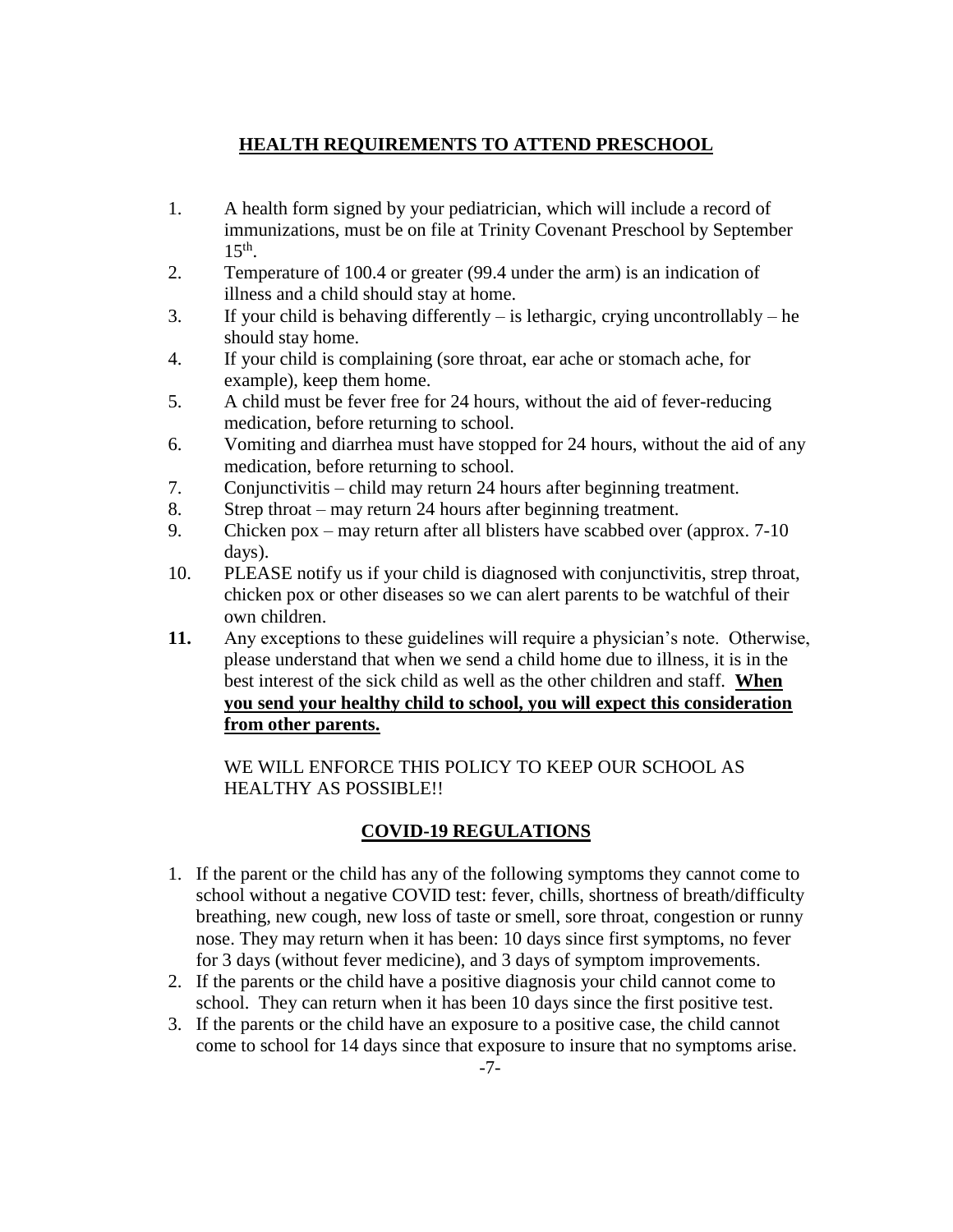### **MISCELLANEOUS**

- 1. Dress your child in clothing that is washable and comfortable. When children are hard at work and play, they do get dirty. We view this as a part of healthy growth and development. Tennis shoes are essential. Many preschool activities are dangerous in open or slippery-soled shoes. "Jelly" shoes, flip-flops, sandals, crocs and boots are not appropriate for our program.
- **2.** Each child will need a complete change of clothing to be left at school. These should be placed in a gallon-sized bag marked with his/her name. Also, please **label all coats, jackets, sweaters, and hats that your child might wear to school.**
- 3. Two-year-olds (and any other children who are not potty-trained) will need to keep at least two disposable diapers (labeled with name) at school. The teachers will let parents know when they need more. Donations of wipes are always welcome.
- 4. Toys and pets from home are not permitted in the classroom unless the teacher requests that the child bring them. Books and music to be shared with the group may be brought with the permission of the teacher.
- 5. We love to celebrate birthdays, but not with elaborate parties. If your child would like to share his/her birthday observance with his/her school friends, he or she may do so by bringing simple refreshments and birthday napkins for the group. Individual teachers will go into more detail concerning appropriate snacks. Please notify the teacher ahead of time as to when you plan to celebrate your child's birthday so there are no conflicts.
- 6. At the discretion of the teacher, the classroom may have a room parent to help organize various activities throughout the year. Other parents will have the opportunity to assist in these activities for the children.
- 7. Trinity Covenant Preschool is asking this year that parents provide a snack for your child so that snacks are not being prepared by the teachers. All lunch items will need to be ready to go and easy to open for the children so that there is limited contact from the teachers and your child's food.
- 8. Please do not send a fast food meal for lunch. This causes a problem for the other children. If you are celebrating a birthday and want to provide a Happy Meal, for example, for everyone in the class, that would be fine. Please remember that we are a tree nut and peanut-free facility.
- 9. Matters pertinent to administrative policy and business should be discussed with the director of the preschool. Questions concerning your child or the classroom program and procedure should be discussed with the lead teacher. You may include the director if you wish. Both of these persons are available to you by appointment.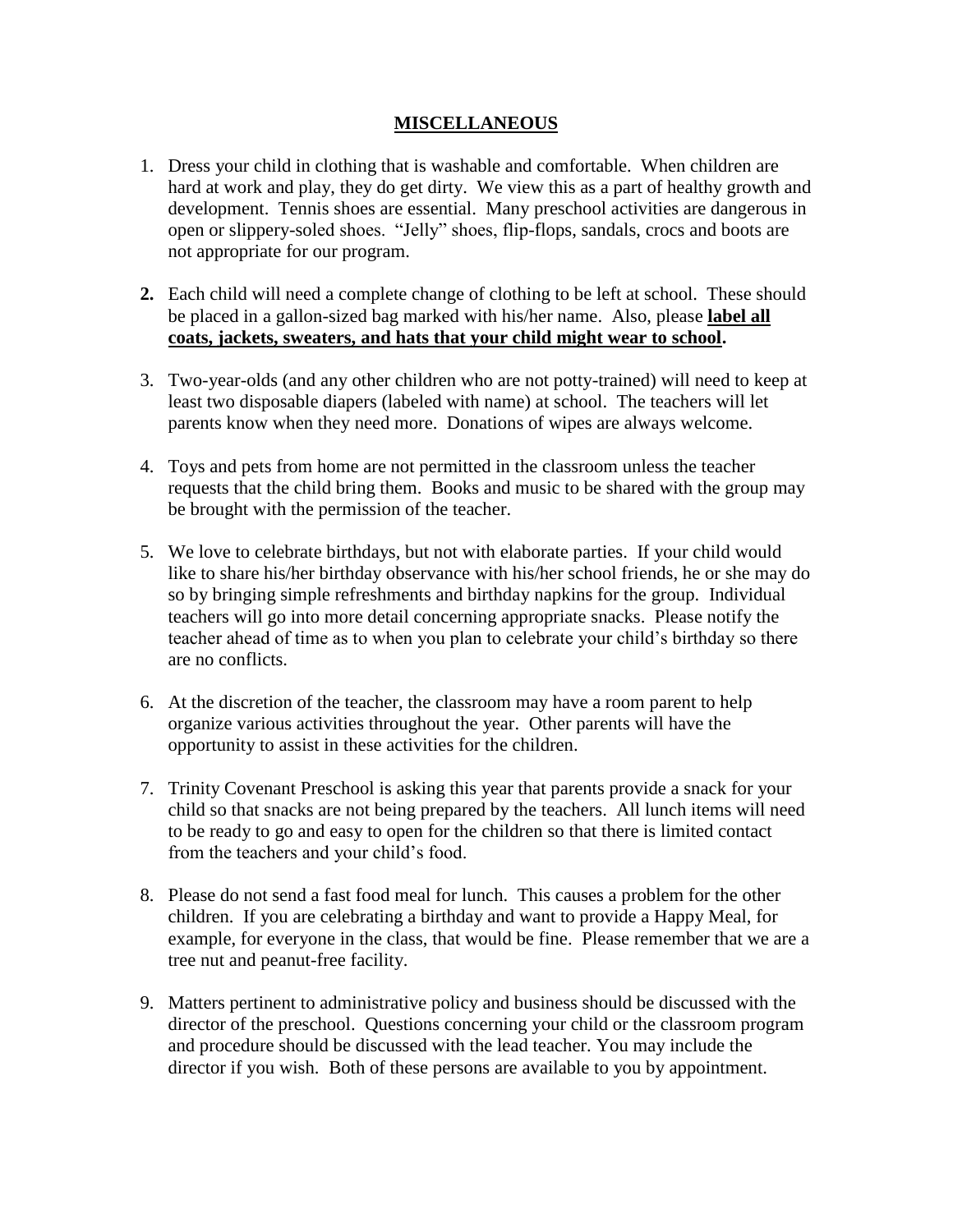10. **Toilet Training:** Children enrolled in the three-year-old program need to be well on their way to being toilet trained by the beginning of school in September. If your child is not toilet trained, we will try to work with you.

## 11. **In case of snow and ice, please listen to the radio or television for school closings or delay.**

 If the public schools are closed, the preschool will be closed. If the public schools start one hour late, we start on time. If the public schools are two hours late, we start one hour late.

 There will also be a message on the preschool Facebook page regarding closure or delay.

- 12. **Other weather emergencies, such as a tornado, will be handled on a case by case basis, as power outages or damages may not affect us.** Please check your email in these situations.
- 13. **Permission Slips**. Permission slips are required for each field trip. These will be sent home for you to fill out prior to the event, and we ask that they be returned with the payment, if any, in a timely manner.
- 14. **Cash**! If you prefer to pay cash for tuition or a field trip, please be aware that we are unable to make change. In the case of tuition, we will give you a final amount due in May showing any credits from previous months.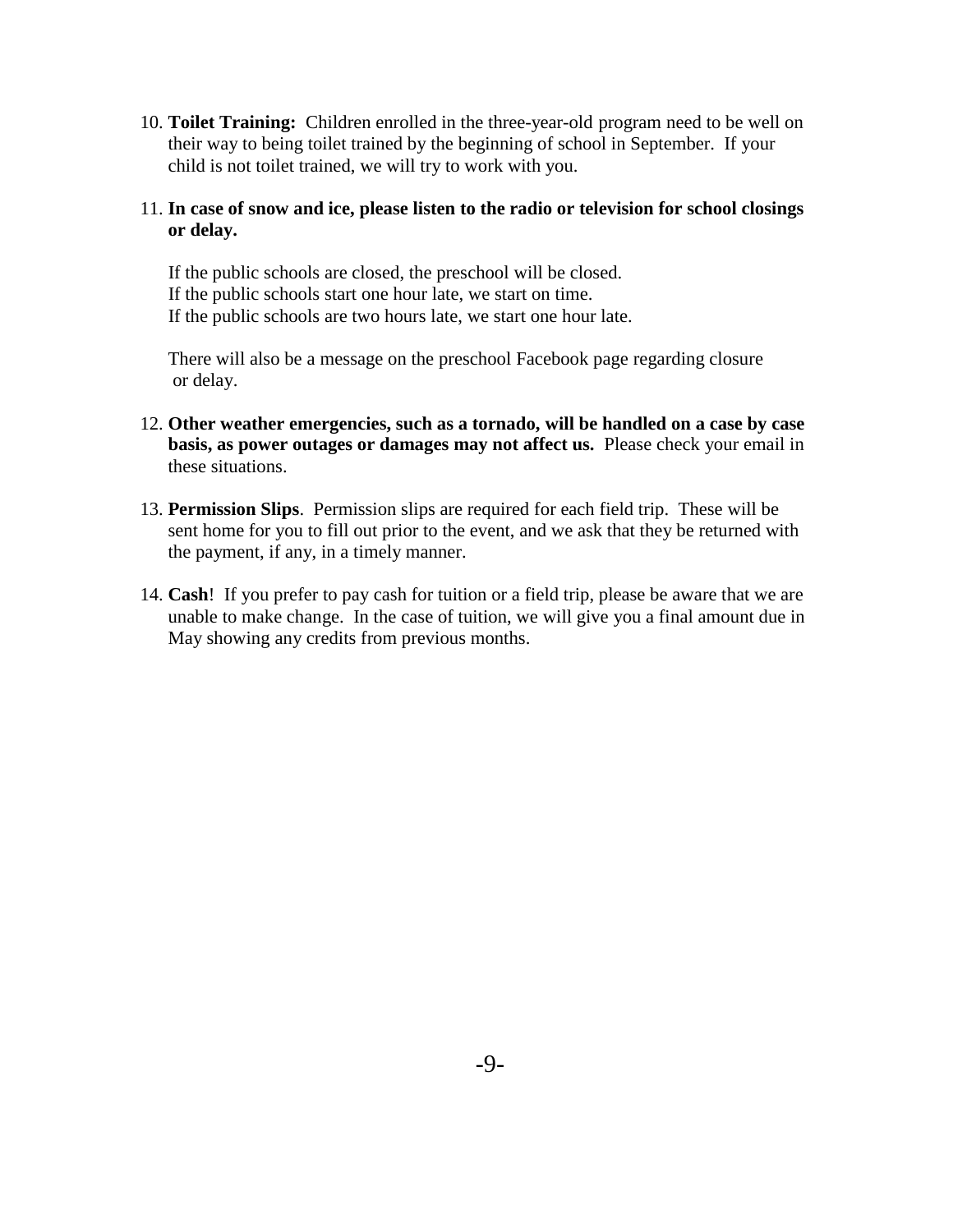# **Please sign and return one copy of the Parent Agreement. You may keep the other copy for your records.**

## **PARENT AGREEMENT**

# **TUITION – CLASSES**

- 1. The registration fee of \$115.00 (plus \$70.00 for each additional child in a family) is payable in full at the time of registration and is not refundable.
- 2. Each child is expected to be enrolled for the full school year.
- 3. The director will make final decisions regarding class assignment.
- 4. By signing this form, parents agree to the terms of the tuition schedule and late fees as stated in this handbook.

## **HEALTH**

Each child must have a health form on file. This health form will include a record of all immunizations and must be received by September 15<sup>th</sup>.

By signing this form, parents agree to the terms of the illness attendance policy as stated in this handbook.

We have read and understand the policies of Trinity Covenant Preschool as stated in the Policy Manual and on this agreement. We agree to comply with them.

| CHILD'S NAME: |                           |
|---------------|---------------------------|
| DATE:         | <b>FATHER'S SIGNATURE</b> |
| DATE:         | <b>MOTHER'S SIGNATURE</b> |